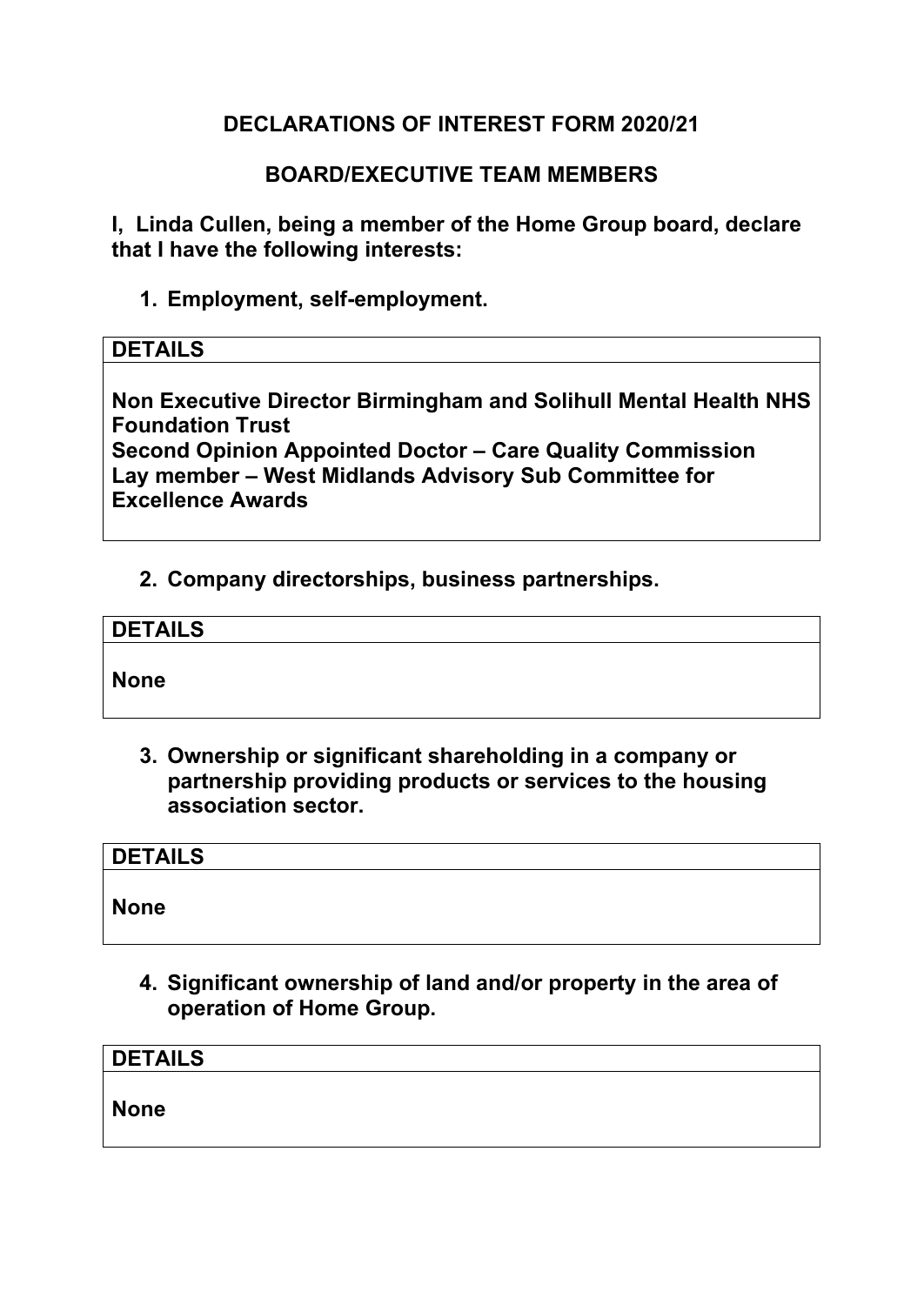**5. Tenancy or leasehold interest of a property owned by Home Group.** 

# **DETAILS**

**None** 

**6. Membership of a campaigning, residents' or community association which has interests in the business and/or operation of Home Group.** 

| <b>DETAILS</b> |  |  |  |
|----------------|--|--|--|
| None           |  |  |  |

**7. Positions of public responsibility.** 

| <b>DETAILS</b> |  |  |
|----------------|--|--|
| None           |  |  |
|                |  |  |

**8. Membership of another association, or unregistered 'not for profit' body with interests in the area of operation of Home Group.** 

| <b>DETAILS</b> |  |  |
|----------------|--|--|
| <b>None</b>    |  |  |

**9. Membership of other boards or committees within Home Group.** 

| DETAILS |  |  |  |
|---------|--|--|--|
| None    |  |  |  |